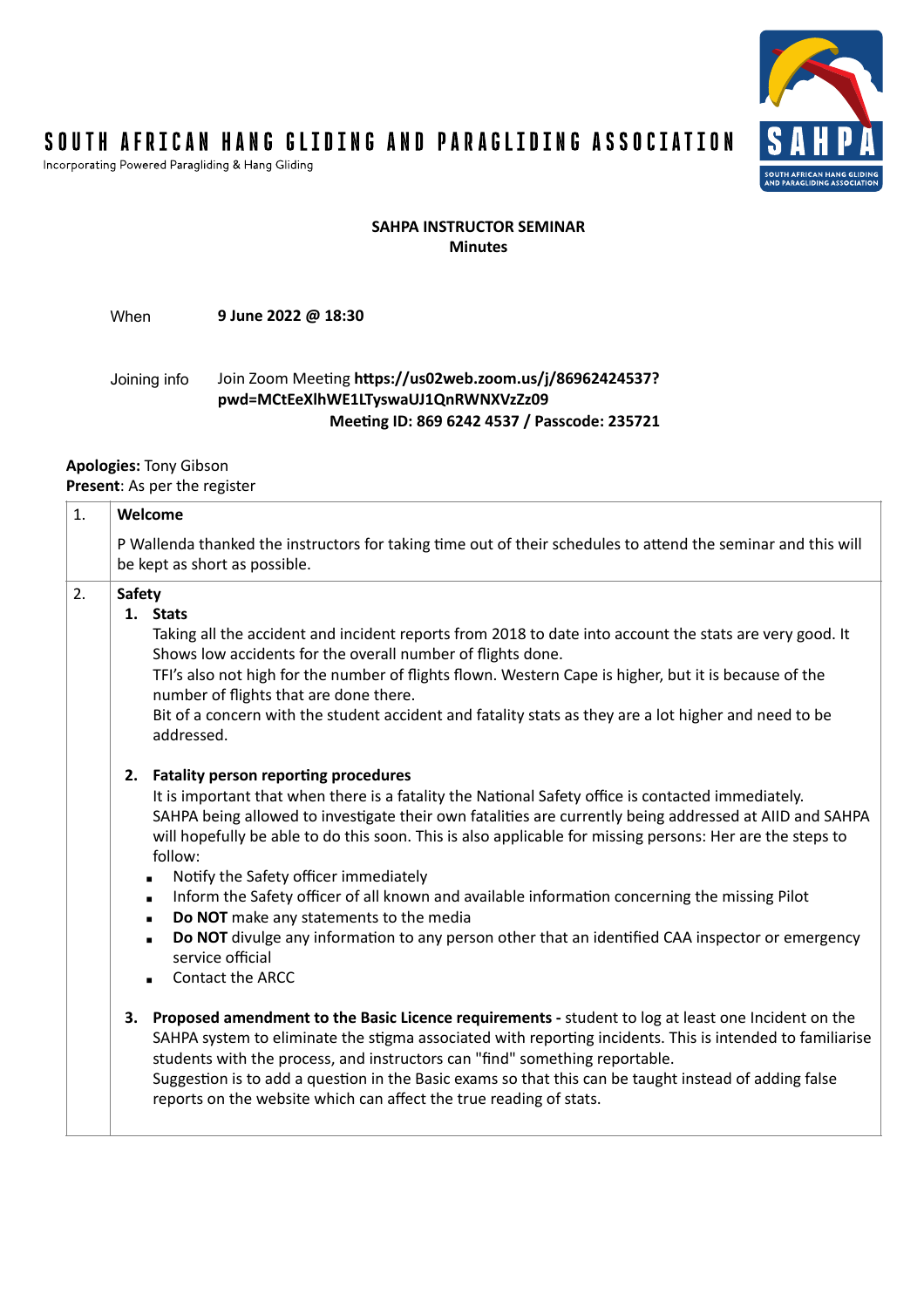# S A Н **SOUTH AFRICAN H<br>AND PARAGLIDING**

## SOUTH AFRICAN HANG GLIDING AND PARAGLIDING ASSOCIATION

Incorporating Powered Paragliding & Hang Gliding

| 3. | <b>Training</b>                                                                                                                                                                                                                                                                                                                                                |
|----|----------------------------------------------------------------------------------------------------------------------------------------------------------------------------------------------------------------------------------------------------------------------------------------------------------------------------------------------------------------|
|    | 1. Progression training                                                                                                                                                                                                                                                                                                                                        |
|    | 2. Appropriate Sites                                                                                                                                                                                                                                                                                                                                           |
|    | These tow items work together. Instructors are to take note of each student. Some learn quicker than<br>others and it is important to ensure that the foundation is completed correctly before moving on to the<br>next phase of training. First flights should only be done once the student is comfortable with the ground<br>handling and kiting skills are |
|    | Majority of the stats show wind/thermal and inexperience as the main cause of accidents in students.<br>Also, the time reflect that these accidents occur during 9:00 and 14: 00 where stronger thermals/wind<br>occur and students do not have enough experience to manage these conditions.<br>Suggestions were:                                             |
|    | 1. Look at the weather radar to determine the patterns.                                                                                                                                                                                                                                                                                                        |
|    | 2. Instructors to train students at the students' pace. Not all students learn the same.<br>3. SAHPA to send out a customer/student satisfaction form every 6 months and share this with the<br>schools. Look at the students compliments and complaints, suggestions and challenges, to improve the<br>schools.                                               |
|    | SAHPA is currently in the test phase of a new database and will be going live soon. With this more<br>information will be available to the instructors and more accurate data will be recorded.                                                                                                                                                                |
| 4. | <b>Enforcement and other matters</b>                                                                                                                                                                                                                                                                                                                           |
|    | Clarification on enforcement are as follows:                                                                                                                                                                                                                                                                                                                   |
|    | ARO is responsible for ethics, code of conduct and standard operating procedures.                                                                                                                                                                                                                                                                              |
|    | Airlaw and regulations infringements is dealt with by CAA. CAA will handle this accordingly and<br>independently and as per the POPPI act.                                                                                                                                                                                                                     |
|    | All instructors are automatically safety officers, and it is their duty to report any misconduct, etc to SAHPA.                                                                                                                                                                                                                                                |
|    | The current matters must follow the process. SAHPA was duty bound to report the infringement.                                                                                                                                                                                                                                                                  |
|    | In the previous school audits, SAHPA was not strict and was more a training exercise to assist the schools by<br>making sure they have everything in place in case of the schools having CAA Ad-hoc audits.                                                                                                                                                    |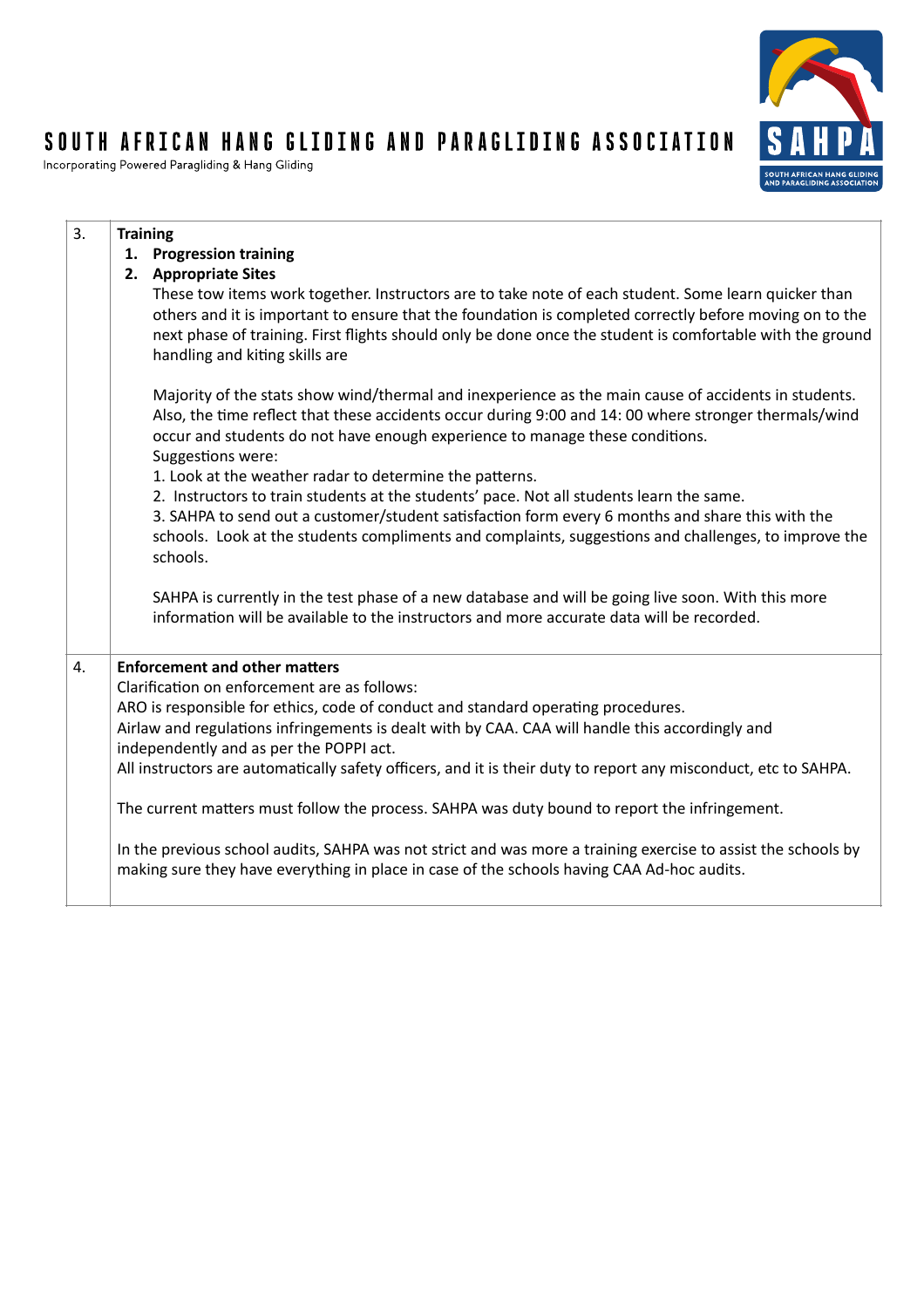# S A Ţ .<br>SOUTH AFRICAN <mark>H</mark><br>AND PARAGLIDING

# SOUTH AFRICAN HANG GLIDING AND PARAGLIDING ASSOCIATION

Incorporating Powered Paragliding & Hang Gliding

| 5. | DTO feed back<br>A new notice from CAA regarding DTO's was published on their website dated 1st of June                                                                                                                                                                                                                                                                                                                                                                                                                                                                   |
|----|---------------------------------------------------------------------------------------------------------------------------------------------------------------------------------------------------------------------------------------------------------------------------------------------------------------------------------------------------------------------------------------------------------------------------------------------------------------------------------------------------------------------------------------------------------------------------|
|    | General-Notice-Declared Training-Organisations-PEL-2022-DTO001_Rev2-20220601-signed.pdf                                                                                                                                                                                                                                                                                                                                                                                                                                                                                   |
|    | In this notice CAA has stated that all DTO applications must now be paid for and so all applicants are to pay<br>the prescribed application fee.                                                                                                                                                                                                                                                                                                                                                                                                                          |
|    | SAHPA objected to this as in the beginning it was said that this will be at no charge, but CAA didn't realise 50+<br>DTO applications were going to come through and its taking Inspectors take about $4-6$ weeks per<br>application. It is recommended that all the schools apply for their DTO's soonest to avoid delays later in the<br>year and not being able to operate when the ATO expires.<br>CAA will not renew any Part 62 ATO's in future.                                                                                                                    |
|    | Last year a notice was also published that flipping is illegal and this included TFI for HG,PG and Powered.<br>TFI's cannot fall under part 96 and our sport does not fit in this part. CAA is busy with Part 115 and once<br>completed and promulgated will be where the TFI's will fall under (I.e. adventure flying). Until then DTO<br>applies.                                                                                                                                                                                                                       |
|    | Z Bishop concern was why did SAHPA management choose to not apply for one DTO as the current ATO a<br>special meeting should've been held, and no consultation was done with instructors. He objected that this<br>major decision was not consulted with the instructors. Feels DTO fee should be paid for by SAHPA.                                                                                                                                                                                                                                                      |
|    | The only organisation that can move from an ATO to a DTO is Soaring society as their instructors give free<br>training. SAHPA's instructors have their own companies/businesses and therefore are commercial operators<br>and therefore individual DTO's are to be applied for.                                                                                                                                                                                                                                                                                           |
|    | K Bowden commented that before RAASA, SAHPA was originally a recreation organisation and once RAASA<br>forced SAHPA to become an ATO the attention has shifted toward the commercial aspect than the<br>recreational side. SAHPA's duties were to take care of the members, organise comps, promoting the sport,<br>etc. It is not a big deal to apply for their own DTO and SAHPA to focus on the above.<br>Now majority of the work is being spent on the commercial side. Recreation pilots are the majority in SAHPA,<br>and Instructors are the minority membership. |
| 6. | Part 106 Status                                                                                                                                                                                                                                                                                                                                                                                                                                                                                                                                                           |
|    | The document is currently open for comment. If members want clauses or points change submit these<br>changes by the 11 <sup>th</sup> . All comments are to be addressed to the secretariat Seko Kosana. 99% of the current<br>part 106 came directly from the current TPM and a lot has been removed and refined.                                                                                                                                                                                                                                                         |
|    | If anyone wants to sit in on the discussion phase, they are more than welcome to be present. After the<br>discussion phase, changes will be made and the will go for promulgation.                                                                                                                                                                                                                                                                                                                                                                                        |